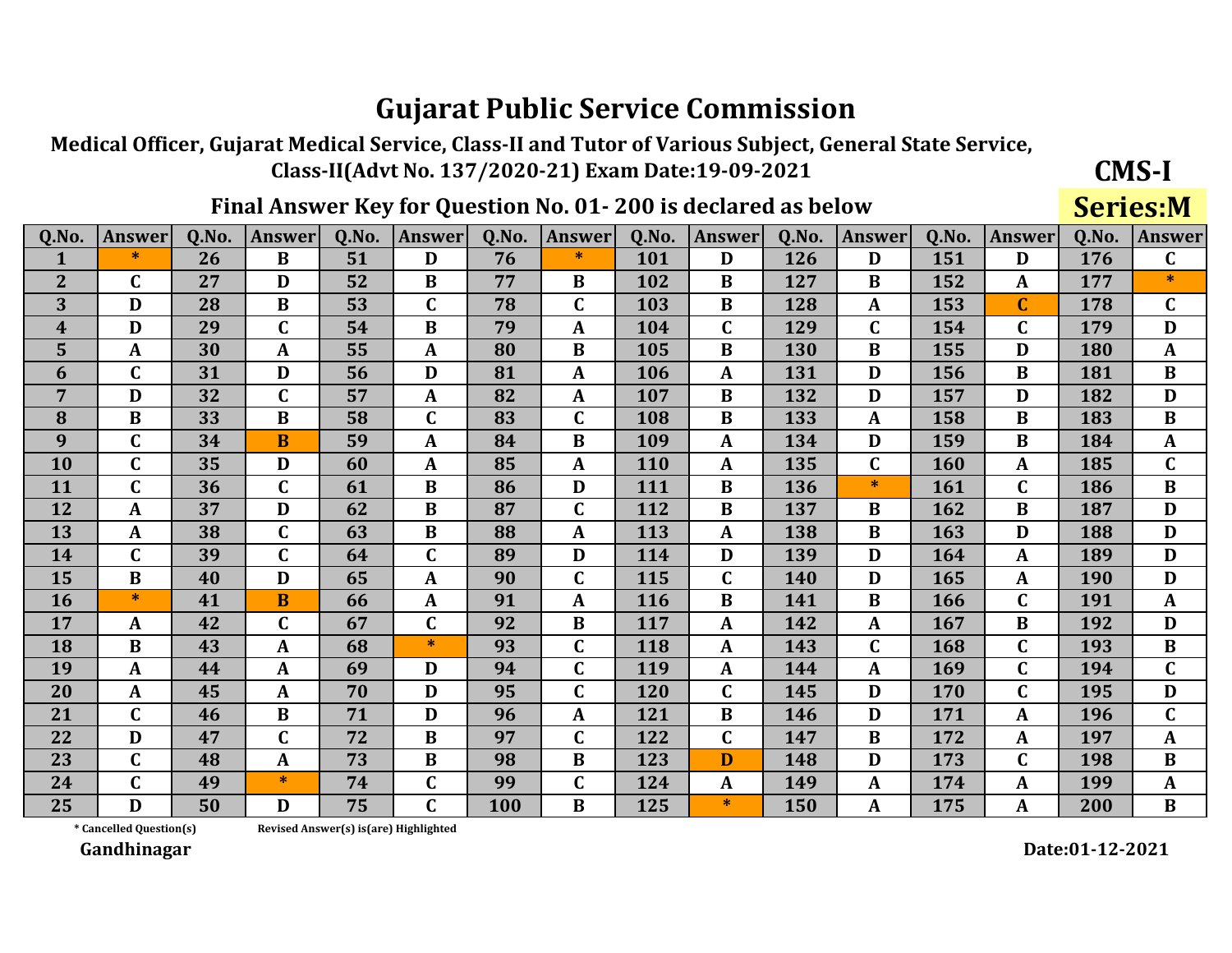Medical Officer, Gujarat Medical Service, Class-II and Tutor of Various Subject, General State Service, Class-II(Advt No. 137/2020-21) Exam Date:19-09-2021

### Final Answer Key for Question No. 01-200 is declared as below

**Series:A** 

**CMS-I** 

| Q.No.          | <b>Answer</b> | 0.No. | <b>Answer</b> | 0.No. | <b>Answer</b> | 0.No. | <b>Answer</b> | Q.No. | <b>Answer</b> | 0.No. | <b>Answer</b> | 0.No. | <b>Answer</b> | 0.No. | <b>Answer</b> |
|----------------|---------------|-------|---------------|-------|---------------|-------|---------------|-------|---------------|-------|---------------|-------|---------------|-------|---------------|
| 1              | $\bf{B}$      | 26    | $\ast$        | 51    | $\ast$        | 76    | D             | 101   | D             | 126   | $\mathbf C$   | 151   | D             | 176   | D             |
| $\overline{2}$ | D             | 27    | B             | 52    | C             | 77    | B             | 102   | B             | 127   | $\ast$        | 152   | B             | 177   | $\mathbf{A}$  |
| 3              | B             | 28    | $\mathbf C$   | 53    | D             | 78    | $\mathbf C$   | 103   | $\mathbf{A}$  | 128   | C             | 153   | B             | 178   | $\mathbf C$   |
| 4              | $\mathbf C$   | 29    | A             | 54    | D             | 79    | $\bf{B}$      | 104   | $\mathbf C$   | 129   | D             | 154   | $\mathbf C$   | 179   | $\mathbf C$   |
| 5              | A             | 30    | $\bf{B}$      | 55    | A             | 80    | A             | 105   | B             | 130   | A             | 155   | $\bf{B}$      | 180   | D             |
| 6              | D             | 31    | $\mathbf A$   | 56    | C             | 81    | D             | 106   | D             | 131   | B             | 156   | A             | 181   | $\bf{B}$      |
| $\overline{7}$ | $\mathbf C$   | 32    | A             | 57    | D             | 82    | A             | 107   | D             | 132   | D             | 157   | $\bf{B}$      | 182   | D             |
| 8              | B             | 33    | $\mathbf C$   | 58    | $\bf{B}$      | 83    | $\mathbf C$   | 108   | $\mathbf{A}$  | 133   | B             | 158   | B             | 183   | $\bf{B}$      |
| 9              | $\bf{B}$      | 34    | B             | 59    | C             | 84    | A             | 109   | D             | 134   | A             | 159   | A             | 184   | $\bf{B}$      |
| 10             | D             | 35    | A             | 60    | $\mathbf C$   | 85    | A             | 110   | $\mathbf C$   | 135   | $\mathbf C$   | 160   | A             | 185   | $\mathbf{A}$  |
| 11             | $\mathbf C$   | 36    | D             | 61    | C             | 86    | B             | 111   | ∗             | 136   | B             | 161   | B             | 186   | $\mathbf C$   |
| 12             | D             | 37    | $\mathbf C$   | 62    | A             | 87    | $\bf{B}$      | 112   | $\bf{B}$      | 137   | D             | 162   | B             | 187   | $\bf{B}$      |
| 13             | $\mathbf C$   | 38    | A             | 63    | A             | 88    | $\bf{B}$      | 113   | B             | 138   | D             | 163   | A             | 188   | D             |
| 14             | $\mathbf C$   | 39    | D             | 64    | $\mathbf C$   | 89    | $\mathbf C$   | 114   | D             | 139   | D             | 164   | D             | 189   | $\mathbf{A}$  |
| 15             | D             | 40    | $\mathbf C$   | 65    | B             | 90    | A             | 115   | D             | 140   | D             | 165   | $\mathbf C$   | 190   | A             |
| <b>16</b>      | B             | 41    | A             | 66    | $*$           | 91    | A             | 116   | B             | 141   | A             | 166   | B             | 191   | $\mathbf C$   |
| 17             | C             | 42    | B             | 67    | $\mathbf{A}$  | 92    | $\mathbf C$   | 117   | $\mathbf{A}$  | 142   | D             | 167   | A             | 192   | $\bf{B}$      |
| 18             | A             | 43    | $\mathbf C$   | 68    | B             | 93    | $\ast$        | 118   | $\mathbf C$   | 143   | B             | 168   | A             | 193   | $\mathbf C$   |
| 19             | $\mathbf{A}$  | 44    | $\mathbf C$   | 69    | A             | 94    | D             | 119   | $\mathbf{A}$  | 144   | $\mathbf{C}$  | 169   | A             | 194   | $\mathbf C$   |
| 20             | A             | 45    | $\mathbf C$   | 70    | A             | 95    | D             | 120   | D             | 145   | D             | 170   | $\mathbf C$   | 195   | $\mathbf{C}$  |
| 21             | B             | 46    | A             | 71    | $\mathbf{C}$  | 96    | D             | 121   | D             | 146   | C             | 171   | B             | 196   | $\mathbf{A}$  |
| 22             | $\mathbf C$   | 47    | $\mathbf C$   | 72    | D             | 97    | $\bf{B}$      | 122   | $\bf{B}$      | 147   | A             | 172   | $\mathbf C$   | 197   | $\mathbf{A}$  |
| 23             | A             | 48    | B             | 73    | C             | 98    | B             | 123   | D             | 148   | B             | 173   | D             | 198   | $\mathbf C$   |
| 24             | $\ast$        | 49    | $\mathbf C$   | 74    | C             | 99    | $\mathbf C$   | 124   | A             | 149   | A             | 174   | A             | 199   | A             |
| 25             | D             | 50    | $\bf{B}$      | 75    | D             | 100   | $\mathbf C$   | 125   | $\mathbf{A}$  | 150   | B             | 175   | $\ast$        | 200   | A             |

\* Cancelled Question(s)

Revised Answer(s) is(are) Highlighted

Gandhinagar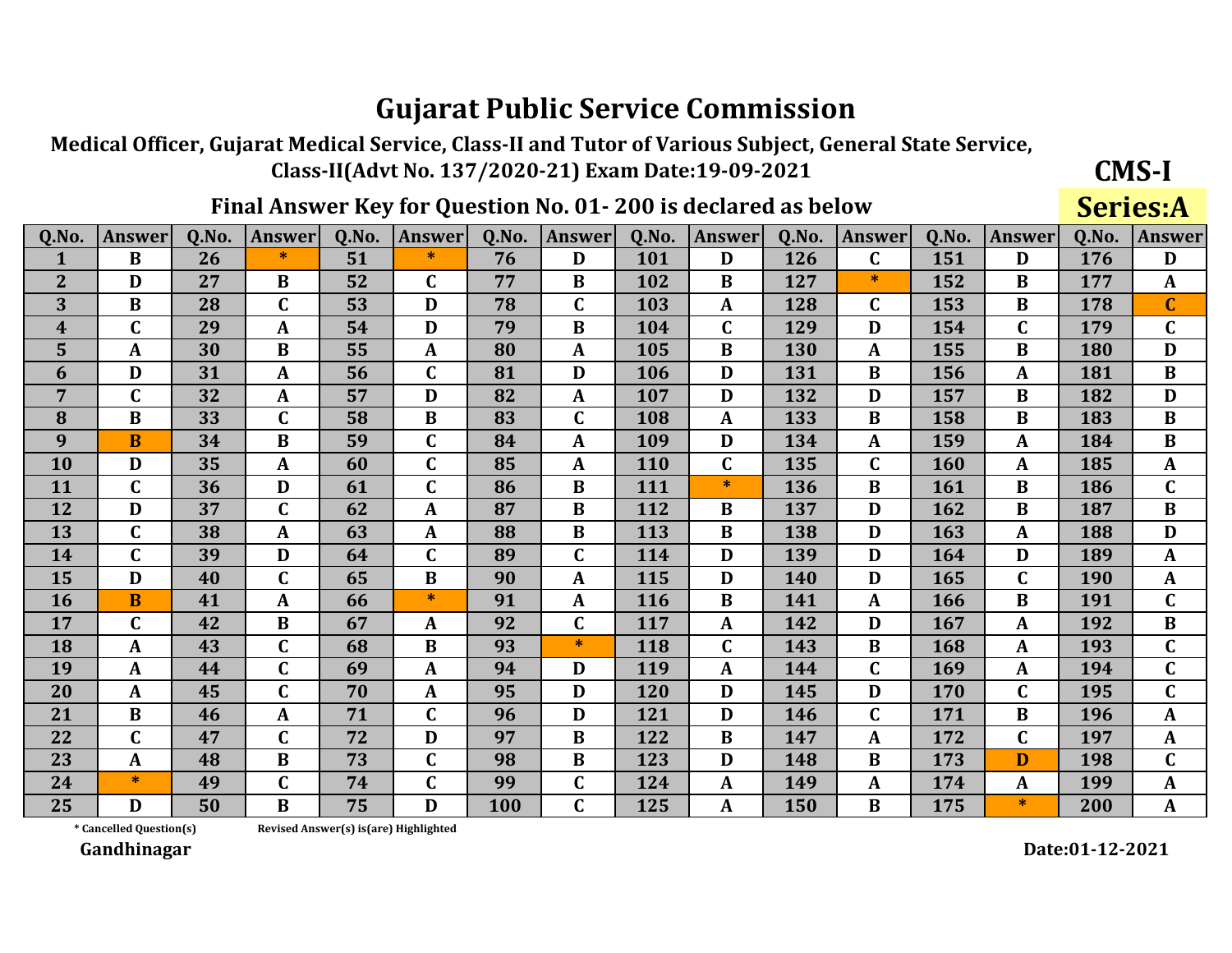Medical Officer, Gujarat Medical Service, Class-II and Tutor of Various Subject, General State Service, Class-II(Advt No. 137/2020-21) Exam Date:19-09-2021

### Final Answer Key for Question No. 01-200 is declared as below

**Series:B** 

**CMS-I** 

| Q.No.            | <b>Answer</b>  | Q.No. | <b>Answer</b> | 0.No. | <b>Answer</b> | <b>O.No.</b> | <b>Answer</b> | Q.No. | <b>Answer</b> | 0.No. | <b>Answer</b> | <b>O.No.</b> | <b>Answer</b> | Q.No. | <b>Answer</b> |
|------------------|----------------|-------|---------------|-------|---------------|--------------|---------------|-------|---------------|-------|---------------|--------------|---------------|-------|---------------|
| 1                | $\ast$         | 26    | ∗             | 51    | D             | 76           | $\bf{B}$      | 101   | $\mathbf C$   | 126   | D             | 151          | D             | 176   | D             |
| $\overline{2}$   | B              | 27    | $\mathbf C$   | 52    | B             | 77           | D             | 102   | $\ast$        | 127   | B             | 152          | A             | 177   | $\bf{B}$      |
| 3                | $\mathbf C$    | 28    | D             | 53    | C             | 78           | $\bf{B}$      | 103   | $\mathbf C$   | 128   | $\bf{B}$      | 153          | $\mathbf{C}$  | 178   | $\mathbf{A}$  |
| $\boldsymbol{4}$ | A              | 29    | D             | 54    | $\bf{B}$      | 79           | $\mathbf C$   | 104   | D             | 129   | C             | 154          | $\mathbf C$   | 179   | $\mathbf C$   |
| 5                | $\bf{B}$       | 30    | $\mathbf{A}$  | 55    | $\mathbf{A}$  | 80           | A             | 105   | $\mathbf{A}$  | 130   | $\bf{B}$      | 155          | D             | 180   | $\bf{B}$      |
| 6                | A              | 31    | $\mathbf C$   | 56    | D             | 81           | D             | 106   | $\bf{B}$      | 131   | $\mathbf{A}$  | 156          | $\bf{B}$      | 181   | D             |
| $\overline{7}$   | A              | 32    | D             | 57    | A             | 82           | $\mathbf{C}$  | 107   | D             | 132   | $\bf{B}$      | 157          | D             | 182   | D             |
| 8                | $\mathbf C$    | 33    | $\bf{B}$      | 58    | $\mathbf C$   | 83           | $\bf{B}$      | 108   | B             | 133   | $\bf{B}$      | 158          | B             | 183   | $\mathbf{A}$  |
| 9                | $\bf{B}$       | 34    | $\mathbf C$   | 59    | $\mathbf{A}$  | 84           | B             | 109   | A             | 134   | $\mathbf{A}$  | 159          | $\bf{B}$      | 184   | D             |
| <b>10</b>        | A              | 35    | $\mathbf C$   | 60    | $\mathbf{A}$  | 85           | D             | 110   | $\mathbf C$   | 135   | $\mathbf{A}$  | 160          | A             | 185   | $\mathbf C$   |
| 11               | D              | 36    | $\mathbf C$   | 61    | B             | 86           | $\mathbf C$   | 111   | B             | 136   | B             | 161          | $\mathbf C$   | 186   | $\ast$        |
| 12               | $\mathbf C$    | 37    | $\mathbf{A}$  | 62    | $\bf{B}$      | 87           | D             | 112   | D             | 137   | B             | 162          | B             | 187   | $\bf{B}$      |
| 13               | $\mathbf{A}$   | 38    | $\mathbf{A}$  | 63    | $\bf{B}$      | 88           | $\mathbf{C}$  | 113   | D             | 138   | A             | 163          | D             | 188   | $\bf{B}$      |
| 14               | D              | 39    | $\mathbf C$   | 64    | C             | 89           | $\mathbf{C}$  | 114   | D             | 139   | D             | 164          | A             | 189   | D             |
| 15               | $\mathbf C$    | 40    | B             | 65    | $\mathbf{A}$  | 90           | D             | 115   | D             | 140   | C             | 165          | A             | 190   | D             |
| <b>16</b>        | A              | 41    | $\ast$        | 66    | A             | 91           | $\bf{B}$      | 116   | A             | 141   | B             | 166          | $\mathbf C$   | 191   | $\bf{B}$      |
| 17               | $\bf{B}$       | 42    | A             | 67    | $\mathbf C$   | 92           | $\mathbf C$   | 117   | D             | 142   | $\mathbf{A}$  | 167          | B             | 192   | $\mathbf{A}$  |
| <b>18</b>        | $\mathbf C$    | 43    | $\bf{B}$      | 68    | $\ast$        | 93           | A             | 118   | $\bf{B}$      | 143   | A             | 168          | $\mathbf C$   | 193   | $\mathbf C$   |
| 19               | $\overline{C}$ | 44    | $\mathbf{A}$  | 69    | D             | 94           | A             | 119   | $\mathbf C$   | 144   | A             | 169          | $\mathbf C$   | 194   | $\mathbf{A}$  |
| 20               | $\mathbf C$    | 45    | $\mathbf{A}$  | 70    | D             | 95           | A             | 120   | D             | 145   | $\mathbf C$   | 170          | $\mathbf{C}$  | 195   | D             |
| 21               | A              | 46    | $\mathbf C$   | 71    | D             | 96           | $\bf{B}$      | 121   | $\mathbf C$   | 146   | $\bf{B}$      | 171          | $\mathbf{A}$  | 196   | D             |
| 22               | $\mathbf C$    | 47    | D             | 72    | $\bf{B}$      | 97           | $\mathbf C$   | 122   | $\mathbf{A}$  | 147   | C             | 172          | A             | 197   | $\bf{B}$      |
| 23               | $\bf{B}$       | 48    | $\mathbf C$   | 73    | $\bf{B}$      | 98           | A             | 123   | $\bf{B}$      | 148   | D             | 173          | $\mathbf C$   | 198   | D             |
| 24               | $\mathbf C$    | 49    | $\mathbf C$   | 74    | C             | 99           | $*$           | 124   | A             | 149   | $\mathbf{A}$  | 174          | $\mathbf{A}$  | 199   | $\mathbf{A}$  |
| 25               | $\bf{B}$       | 50    | D             | 75    | C             | <b>100</b>   | D             | 125   | B             | 150   | $*$           | 175          | A             | 200   | $\mathbf{A}$  |

\* Cancelled Question(s)

Revised Answer(s) is(are) Highlighted

Gandhinagar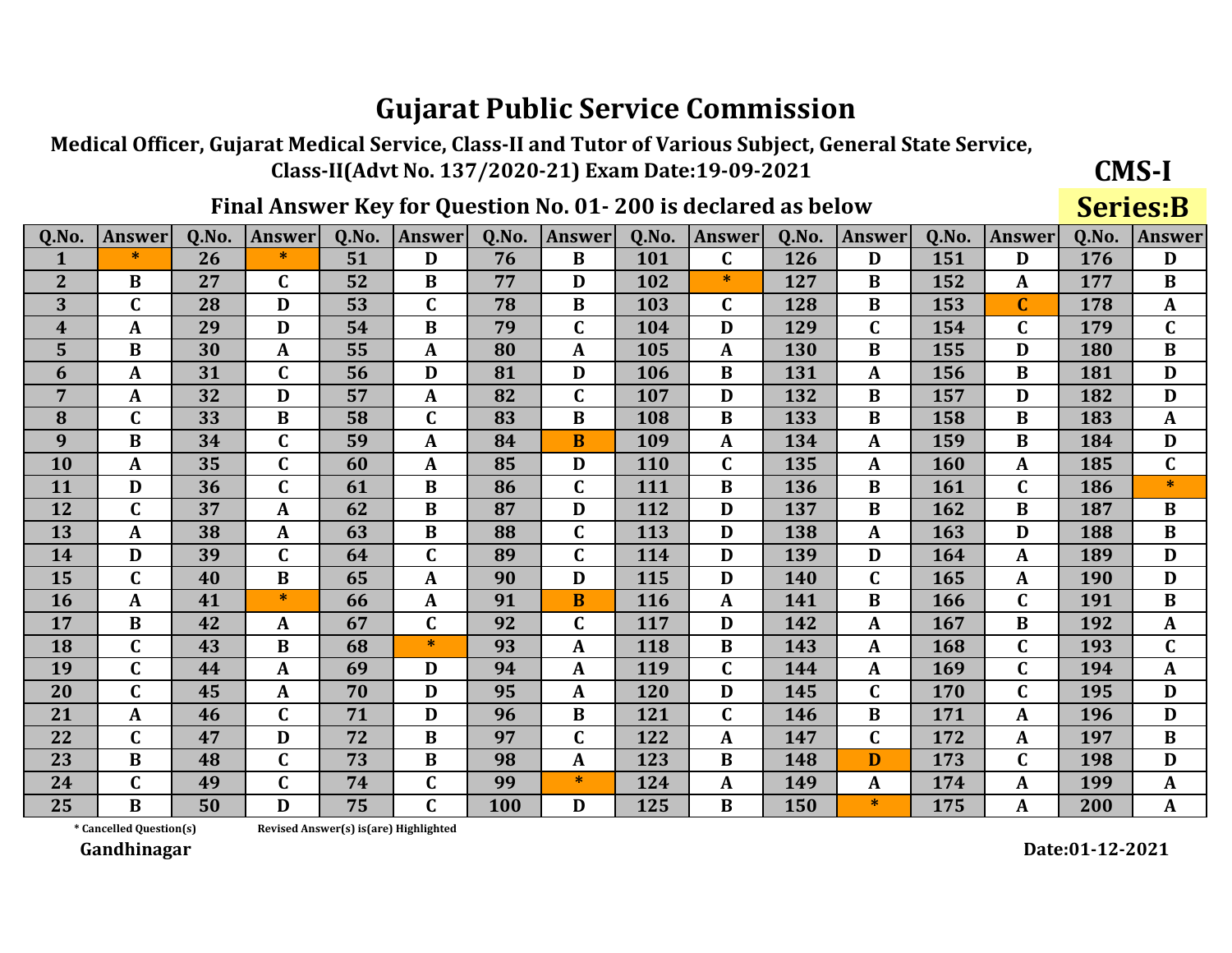Medical Officer, Gujarat Medical Service, Class-II and Tutor of Various Subject, General State Service, Class-II(Advt No. 137/2020-21) Exam Date:19-09-2021

### Final Answer Key for Question No. 01-200 is declared as below

**CMS-I** Series:C

| Q.No.          | <b>Answer</b> | Q.No. | <b>Answer</b> | 0.No. | <b>Answer</b> | 0.No. | <b>Answer</b> | Q.No. | Answer           | Q.No. | <b>Answer</b> | Q.No. | <b>Answer</b> | Q.No. | <b>Answer</b> |
|----------------|---------------|-------|---------------|-------|---------------|-------|---------------|-------|------------------|-------|---------------|-------|---------------|-------|---------------|
| 1              | D             | 26    | $\bf{B}$      | 51    | $\ast$        | 76    | $\ast$        | 101   | D                | 126   | D             | 151   | $\mathbf C$   | 176   | D             |
| $\overline{2}$ | $\bf{B}$      | 27    | D             | 52    | B             | 77    | $\mathbf C$   | 102   | A                | 127   | B             | 152   | $\ast$        | 177   | $\bf{B}$      |
| 3              | C             | 28    | B             | 53    | $\mathbf C$   | 78    | D             | 103   | $\mathbf C$      | 128   | A             | 153   | $\mathbf C$   | 178   | $\bf{B}$      |
| 4              | $\bf{B}$      | 29    | $\mathbf C$   | 54    | A             | 79    | D             | 104   | $\mathbf C$      | 129   | C             | 154   | D             | 179   | $\mathbf C$   |
| 5              | $\mathbf{A}$  | 30    | A             | 55    | B             | 80    | A             | 105   | D                | 130   | B             | 155   | A             | 180   | $\bf{B}$      |
| 6              | D             | 31    | D             | 56    | A             | 81    | $\mathbf C$   | 106   | $\bf{B}$         | 131   | D             | 156   | B             | 181   | $\mathbf{A}$  |
| 7              | $\mathbf{A}$  | 32    | $\mathbf C$   | 57    | $\mathbf{A}$  | 82    | D             | 107   | D                | 132   | D             | 157   | D             | 182   | $\bf{B}$      |
| 8              | C             | 33    | $\bf{B}$      | 58    | $\mathbf C$   | 83    | $\bf{B}$      | 108   | $\bf{B}$         | 133   | A             | 158   | B             | 183   | $\bf{B}$      |
| 9              | $\mathbf{A}$  | 34    | B             | 59    | B             | 84    | $\mathbf C$   | 109   | B                | 134   | D             | 159   | A             | 184   | A             |
| 10             | $\mathbf{A}$  | 35    | D             | 60    | $\mathbf{A}$  | 85    | $\mathbf C$   | 110   | A                | 135   | $\mathbf C$   | 160   | $\mathbf C$   | 185   | $\mathbf{A}$  |
| 11             | $\bf{B}$      | 36    | $\mathbf C$   | 61    | D             | 86    | $\mathbf C$   | 111   | $\mathbf C$      | 136   | *             | 161   | B             | 186   | $\bf{B}$      |
| 12             | $\bf{B}$      | 37    | D             | 62    | $\mathbf C$   | 87    | A             | 112   | $\bf{B}$         | 137   | B             | 162   | D             | 187   | $\bf{B}$      |
| 13             | $\bf{B}$      | 38    | $\mathbf C$   | 63    | $\mathbf{A}$  | 88    | A             | 113   | D                | 138   | $\bf{B}$      | 163   | D             | 188   | $\mathbf{A}$  |
| 14             | $\mathbf C$   | 39    | $\mathbf C$   | 64    | D             | 89    | $\mathbf C$   | 114   | A                | 139   | D             | 164   | D             | 189   | D             |
| 15             | $\mathbf{A}$  | 40    | D             | 65    | $\mathbf C$   | 90    | B             | 115   | A                | 140   | D             | 165   | D             | 190   | $\mathbf C$   |
| 16             | $\mathbf{A}$  | 41    | B             | 66    | A             | 91    | $\ast$        | 116   | $\mathbf C$      | 141   | B             | 166   | A             | 191   | $\bf{B}$      |
| 17             | C             | 42    | $\mathbf C$   | 67    | $\bf{B}$      | 92    | A             | 117   | B                | 142   | A             | 167   | D             | 192   | A             |
| 18             | *             | 43    | A             | 68    | $\mathbf C$   | 93    | $\bf{B}$      | 118   | $\mathbf C$      | 143   | $\mathbf C$   | 168   | B             | 193   | $\mathbf{A}$  |
| 19             | D             | 44    | $\mathbf{A}$  | 69    | $\mathbf C$   | 94    | A             | 119   | $\mathbf C$      | 144   | A             | 169   | $\mathbf C$   | 194   | $\mathbf{A}$  |
| 20             | D             | 45    | $\mathbf A$   | 70    | $\mathbf C$   | 95    | A             | 120   | $\mathbf C$      | 145   | D             | 170   | D             | 195   | $\mathbf C$   |
| 21             | D             | 46    | B             | 71    | A             | 96    | $\mathbf C$   | 121   | A                | 146   | D             | 171   | $\mathbf{C}$  | 196   | $\bf{B}$      |
| 22             | B             | 47    | $\mathbf C$   | 72    | $\mathbf C$   | 97    | D             | 122   | A                | 147   | $\bf{B}$      | 172   | A             | 197   | $\mathbf C$   |
| 23             | $\bf{B}$      | 48    | A             | 73    | $\bf{B}$      | 98    | C             | 123   | $\mathbf C$      | 148   | D             | 173   | B             | 198   | D             |
| 24             | C             | 49    | $\ast$        | 74    | $\mathbf C$   | 99    | C             | 124   | A                | 149   | A             | 174   | A             | 199   | $\mathbf{A}$  |
| 25             | C             | 50    | D             | 75    | $\bf{B}$      | 100   | D             | 125   | $\boldsymbol{A}$ | 150   | A             | 175   | B             | 200   | $\ast$        |

\* Cancelled Question(s)

Revised Answer(s) is(are) Highlighted

Gandhinagar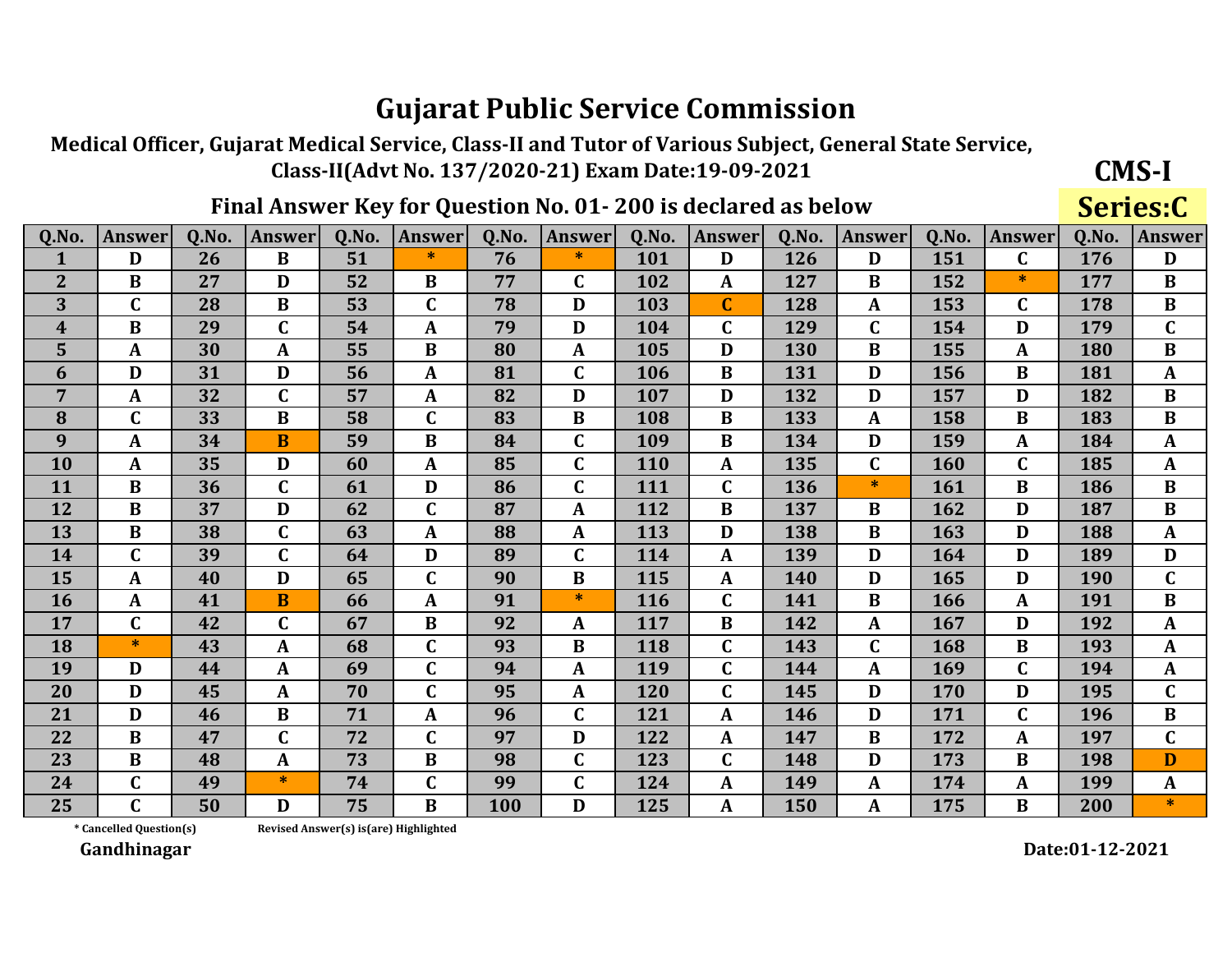Medical Officer, Gujarat Medical Service, Class-II and Tutor of Various Subject, General State Service, Class-II(Advt No. 137/2020-21) Exam Date:19-09-2021

### Final Answer Key for Question No. 01-200 is declared as below

**Series:D** 

**CMS-I** 

| Q.No.          | <b>Answer</b> | 0.No. | <b>Answer</b> | 0.No. | <b>Answer</b> | Q.No. | <b>Answer</b> | Q.No. | <b>Answer</b> | Q.No. | <b>Answer</b> | 0.No.      | <b>Answer</b> | Q.No. | <b>Answer</b> |
|----------------|---------------|-------|---------------|-------|---------------|-------|---------------|-------|---------------|-------|---------------|------------|---------------|-------|---------------|
| $\mathbf{1}$   | $\ast$        | 26    | D             | 51    | $\bf{B}$      | 76    | $\ast$        | 101   | D             | 126   | D             | 151        | D             | 176   | $\mathbf C$   |
| $\overline{2}$ | C             | 27    | B             | 52    | D             | 77    | B             | 102   | B             | 127   | A             | 152        | B             | 177   | $\ast$        |
| 3              | D             | 28    | $\mathbf C$   | 53    | B             | 78    | $\mathbf C$   | 103   | B             | 128   | $\mathbf C$   | 153        | A             | 178   | $\mathbf{C}$  |
| 4              | D             | 29    | B             | 54    | $\mathbf C$   | 79    | A             | 104   | $\mathbf C$   | 129   | $\mathbf C$   | 154        | $\mathbf C$   | 179   | D             |
| 5              | A             | 30    | A             | 55    | A             | 80    | B             | 105   | B             | 130   | D             | 155        | $\bf{B}$      | 180   | $\mathbf{A}$  |
| 6              | $\mathbf C$   | 31    | D             | 56    | D             | 81    | A             | 106   | $\mathbf{A}$  | 131   | B             | 156        | D             | 181   | $\bf{B}$      |
| $\overline{7}$ | D             | 32    | A             | 57    | $\mathbf C$   | 82    | $\mathbf{A}$  | 107   | $\bf{B}$      | 132   | D             | 157        | D             | 182   | D             |
| 8              | $\bf{B}$      | 33    | $\mathbf C$   | 58    | $\bf{B}$      | 83    | $\mathbf C$   | 108   | $\bf{B}$      | 133   | B             | 158        | A             | 183   | $\bf{B}$      |
| 9              | $\mathbf C$   | 34    | A             | 59    | <b>B</b>      | 84    | B             | 109   | $\mathbf{A}$  | 134   | B             | 159        | D             | 184   | A             |
| 10             | C             | 35    | A             | 60    | D             | 85    | A             | 110   | $\mathbf{A}$  | 135   | $\mathbf{A}$  | <b>160</b> | $\mathbf C$   | 185   | $\mathbf C$   |
| 11             | $\mathbf C$   | 36    | $\bf{B}$      | 61    | $\mathbf C$   | 86    | D             | 111   | $\bf{B}$      | 136   | $\mathbf C$   | 161        | $\ast$        | 186   | $\bf{B}$      |
| 12             | A             | 37    | $\bf{B}$      | 62    | D             | 87    | $\mathbf C$   | 112   | $\bf{B}$      | 137   | B             | 162        | B             | 187   | D             |
| 13             | $\mathbf{A}$  | 38    | $\bf{B}$      | 63    | $\mathbf C$   | 88    | A             | 113   | $\mathbf{A}$  | 138   | D             | 163        | $\bf{B}$      | 188   | D             |
| 14             | $\mathbf{C}$  | 39    | $\mathbf C$   | 64    | $\mathbf C$   | 89    | D             | 114   | D             | 139   | A             | 164        | D             | 189   | D             |
| 15             | B             | 40    | A             | 65    | D             | 90    | $\mathbf C$   | 115   | $\mathbf C$   | 140   | A             | 165        | D             | 190   | D             |
| 16             | $\ast$        | 41    | A             | 66    | $\bf{B}$      | 91    | A             | 116   | B             | 141   | C             | 166        | B             | 191   | A             |
| 17             | A             | 42    | $\mathbf C$   | 67    | $\mathbf C$   | 92    | B             | 117   | A             | 142   | B             | 167        | A             | 192   | D             |
| 18             | $\bf{B}$      | 43    | $\ast$        | 68    | A             | 93    | $\mathbf C$   | 118   | $\mathbf{A}$  | 143   | $\mathbf C$   | 168        | $\mathbf C$   | 193   | $\bf{B}$      |
| 19             | $\mathbf{A}$  | 44    | D             | 69    | A             | 94    | $\mathbf C$   | 119   | $\mathbf{A}$  | 144   | C             | 169        | $\mathbf{A}$  | 194   | $\mathbf C$   |
| 20             | $\mathbf{A}$  | 45    | D             | 70    | $\mathbf{A}$  | 95    | $\mathbf C$   | 120   | $\mathbf C$   | 145   | $\mathbf{C}$  | 170        | D             | 195   | D             |
| 21             | $\mathbf{C}$  | 46    | D             | 71    | B             | 96    | A             | 121   | $\bf{B}$      | 146   | A             | 171        | D             | 196   | $\mathbf{C}$  |
| 22             | D             | 47    | B             | 72    | C             | 97    | $\mathbf C$   | 122   | $\mathbf C$   | 147   | A             | 172        | B             | 197   | $\mathbf{A}$  |
| 23             | $\mathbf C$   | 48    | B             | 73    | $\mathbf{A}$  | 98    | $\bf{B}$      | 123   | D             | 148   | $\mathbf C$   | 173        | D             | 198   | $\bf{B}$      |
| 24             | $\mathbf C$   | 49    | $\mathbf C$   | 74    | $\ast$        | 99    | $\mathbf C$   | 124   | A             | 149   | A             | 174        | $\mathbf{A}$  | 199   | $\mathbf{A}$  |
| 25             | D             | 50    | $\mathbf C$   | 75    | D             | 100   | B             | 125   | $\ast$        | 150   | A             | 175        | A             | 200   | $\bf{B}$      |

\* Cancelled Question(s)

Revised Answer(s) is(are) Highlighted

Gandhinagar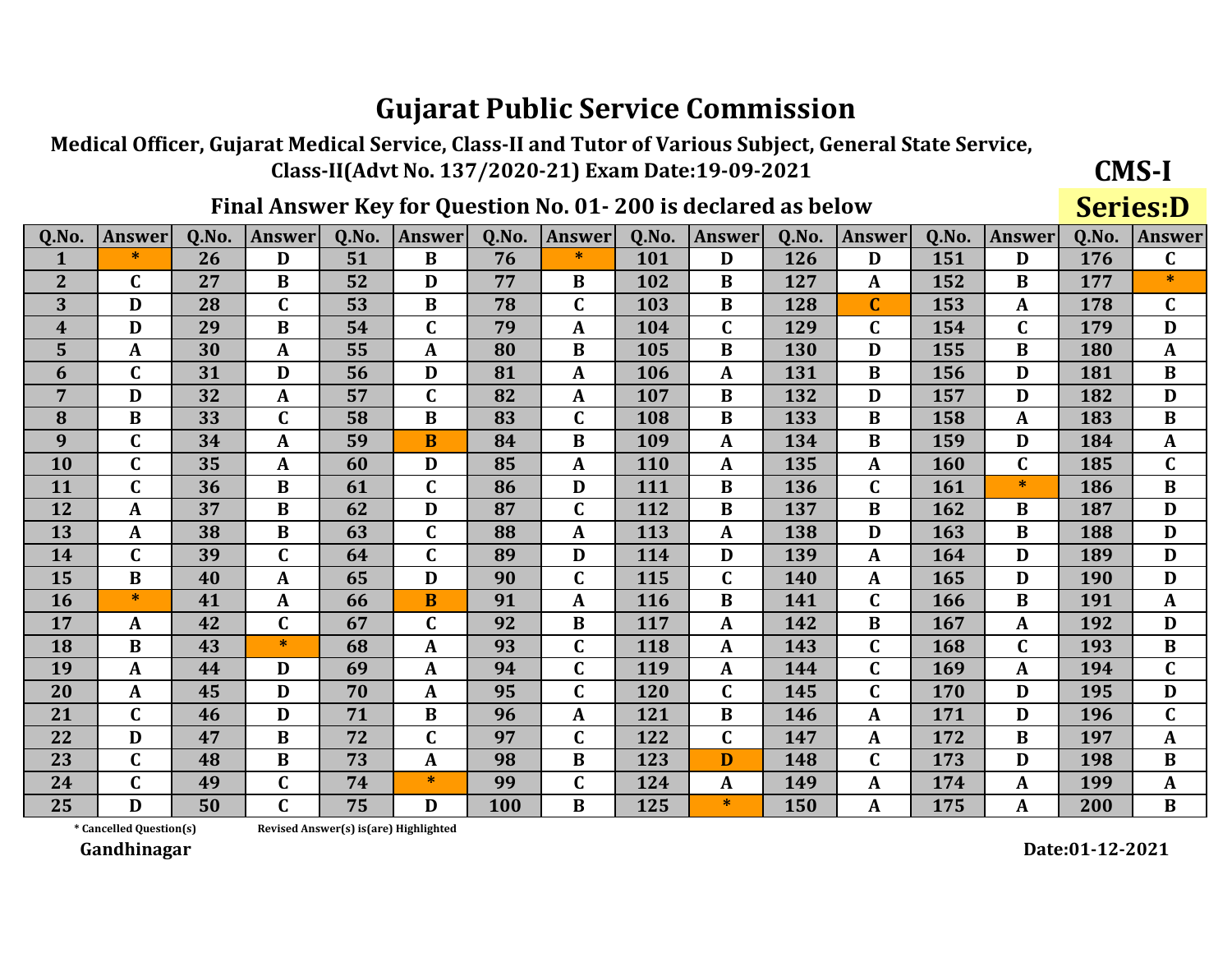Medical Officer, Gujarat Medical Service, Class-II and Tutor of Various Subject, General State Service, Class-II(Advt No. 137/2020-21) Exam Date:19-09-2021

### Final Answer Key for Question No. 01-200 is declared as below

**Series:M** 

**CMS-II** 

| Q.No.          | <b>Answer</b> | 0.No. | <b>Answer</b> | 0.No. | <b>Answer</b> | 0.No. | <b>Answer</b> | Q.No.      | <b>Answer</b> | 0.No. | <b>Answer</b> | 0.No.      | <b>Answer</b> | Q.No. | <b>Answer</b>  |
|----------------|---------------|-------|---------------|-------|---------------|-------|---------------|------------|---------------|-------|---------------|------------|---------------|-------|----------------|
| 1              | D             | 26    | $\bf{B}$      | 51    | C             | 76    | A             | 101        | B             | 126   | $\mathbf C$   | 151        | B             | 176   | D              |
| $\overline{2}$ | A             | 27    | $\ast$        | 52    | D             | 77    | D             | 102        | ∗             | 127   | D             | 152        | A             | 177   | B              |
| 3              | <sub>B</sub>  | 28    | $\mathbf{A}$  | 53    | $\mathbf{A}$  | 78    | $\mathbf C$   | 103        | D             | 128   | A             | 153        | $\mathbf{A}$  | 178   | $\mathbf C$    |
| 4              | D             | 29    | A             | 54    | $\mathbf{A}$  | 79    | A             | 104        | $\mathbf C$   | 129   | B             | 154        | D             | 179   | $\mathbf{A}$   |
| 5              | $\bf{B}$      | 30    | $\mathbf C$   | 55    | $\mathbf{A}$  | 80    | A             | 105        | $\bf{B}$      | 130   | $\mathbf C$   | 155        | $\bf{B}$      | 180   | $\mathbf C$    |
| 6              | D             | 31    | $\bf{B}$      | 56    | $\bf{B}$      | 81    | A             | 106        | $\mathbf{A}$  | 131   | $\bf{B}$      | 156        | $\bf{B}$      | 181   | $\bf{B}$       |
| $\overline{7}$ | $\mathbf C$   | 32    | D             | 57    | $\mathbf C$   | 82    | A             | 107        | D             | 132   | D             | 157        | $\mathbf{A}$  | 182   | D              |
| 8              | $\mathbf C$   | 33    | $\ast$        | 58    | $\mathbf C$   | 83    | D             | 108        | B             | 133   | $\mathbf C$   | 158        | $\mathsf{C}$  | 183   | $\mathbf{A}$   |
| 9              | $\mathbf{A}$  | 34    | C             | 59    | $\mathbf{A}$  | 84    | B             | 109        | B             | 134   | A             | 159        | $\mathbf{A}$  | 184   | $\mathbf C$    |
| 10             | $\mathbf C$   | 35    | D             | 60    | D             | 85    | $\bf{B}$      | 110        | D             | 135   | $\bf{B}$      | <b>160</b> | A             | 185   | $\mathbf{A}$   |
| 11             | $*$           | 36    | D             | 61    | $\mathbf C$   | 86    | $\mathbf C$   | 111        | $\bf{B}$      | 136   | B             | 161        | $\mathbf C$   | 186   | D              |
| 12             | $\mathbf{A}$  | 37    | $\mathbf{A}$  | 62    | $\bf{B}$      | 87    | $\bf{B}$      | 112        | $\bf{B}$      | 137   | $\mathbf C$   | 162        | $\mathbf{A}$  | 187   | D              |
| 13             | D             | 38    | D             | 63    | $\bf{B}$      | 88    | $\mathbf{A}$  | 113        | $\bf{B}$      | 138   | $\mathbf{C}$  | 163        | $\ast$        | 188   | $\bf{B}$       |
| 14             | $\mathbf C$   | 39    | D             | 64    | B             | 89    | $\mathbf C$   | 114        | A             | 139   | B             | 164        | D             | 189   | B              |
| 15             | $\mathbf C$   | 40    | $\mathbf C$   | 65    | $\mathbf C$   | 90    | $\bf{B}$      | 115        | $\bf{B}$      | 140   | A             | 165        | $\bf{B}$      | 190   | $\bf{B}$       |
| <b>16</b>      | $*$           | 41    | $\mathbf C$   | 66    | D             | 91    | $\bf{B}$      | <b>116</b> | $\mathbf C$   | 141   | $\mathbf C$   | 166        | D             | 191   | $\, {\bf B}$   |
| 17             | A             | 42    | $\mathbf C$   | 67    | $\mathbf{A}$  | 92    | $\bf{B}$      | 117        | $\mathbf{A}$  | 142   | D             | 167        | $\mathbf{A}$  | 192   | $\overline{C}$ |
| 18             | $\mathbf C$   | 43    | D             | 68    | $\bf{B}$      | 93    | A             | 118        | $\mathbf C$   | 143   | A             | 168        | A             | 193   | $\mathbf{A}$   |
| 19             | D             | 44    | $\mathbf{A}$  | 69    | D             | 94    | D             | 119        | $\mathbf C$   | 144   | $\bf{B}$      | 169        | $\mathbf{A}$  | 194   | $\bf{B}$       |
| 20             | A             | 45    | $\mathbf C$   | 70    | $\mathbf C$   | 95    | $\mathbf{C}$  | 120        | $\bf{B}$      | 145   | $\bf{B}$      | 170        | D             | 195   | $\mathbf C$    |
| 21             | D             | 46    | A             | 71    | $\mathbf C$   | 96    | D             | 121        | D             | 146   | D             | 171        | D             | 196   | $\bf{B}$       |
| 22             | C             | 47    | D             | 72    | $\bf{B}$      | 97    | A             | 122        | $\mathbf{A}$  | 147   | $\mathbf C$   | 172        | B             | 197   | $\mathbf C$    |
| 23             | $\mathbf C$   | 48    | $\mathbf C$   | 73    | D             | 98    | A             | 123        | $\bf{B}$      | 148   | B             | 173        | D             | 198   | D              |
| 24             | A             | 49    | A             | 74    | $\bf{B}$      | 99    | A             | 124        | B             | 149   | $\mathbf C$   | 174        | B             | 199   | $\mathbf C$    |
| 25             | $\mathbf C$   | 50    | $\mathbf C$   | 75    | $\mathbf{A}$  | 100   | A             | 125        | B             | 150   | A             | 175        | D             | 200   | ${\bf A}$      |

\* Cancelled Question(s)

Revised Answer(s) is(are) Highlighted

Gandhinagar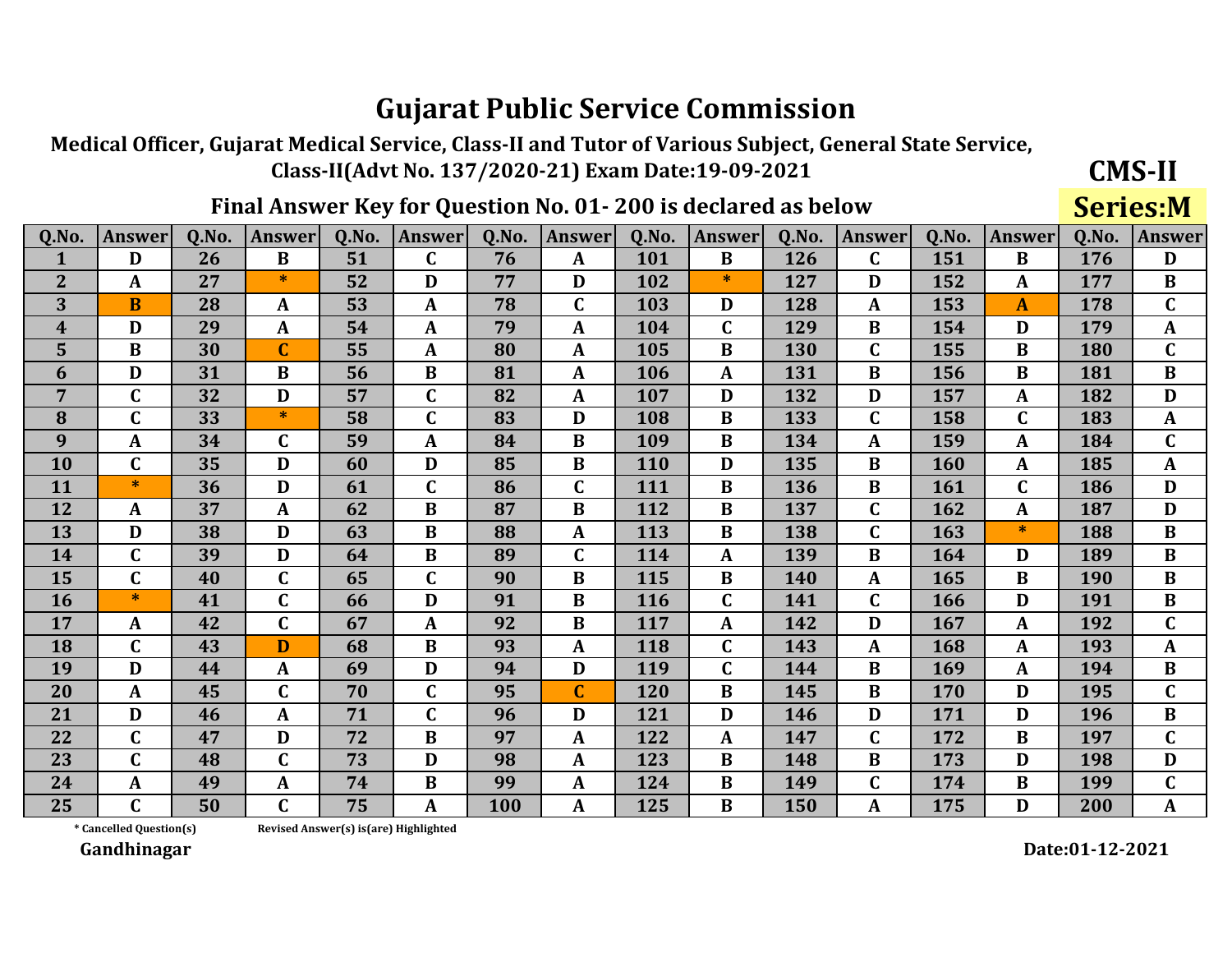Medical Officer, Gujarat Medical Service, Class-II and Tutor of Various Subject, General State Service, Class-II(Advt No. 137/2020-21) Exam Date:19-09-2021

### Final Answer Key for Question No. 01-200 is declared as below

**Series:A** 

**CMS-II** 

| Q.No.            | <b>Answer</b> | Q.No. | <b>Answer</b>  | 0.No. | Answer       | Q.No. | <b>Answer</b> | Q.No. | <b>Answer</b> | Q.No. | Answer      | Q.No. | <b>Answer</b> | Q.No.      | <b>Answer</b> |
|------------------|---------------|-------|----------------|-------|--------------|-------|---------------|-------|---------------|-------|-------------|-------|---------------|------------|---------------|
| $\mathbf{1}$     | $\mathbf C$   | 26    | $\bf{B}$       | 51    | A            | 76    | D             | 101   | $\bf{B}$      | 126   | $\mathbf C$ | 151   | D             | 176        | $\bf{B}$      |
| $\mathbf{2}$     | D             | 27    | ∗              | 52    | D            | 77    | $\mathbf{A}$  | 102   | $\mathbf{A}$  | 127   | D           | 152   | B             | 177        | $\ast$        |
| 3                | A             | 28    | A              | 53    | $\mathbf{C}$ | 78    | B             | 103   | A             | 128   | A           | 153   | $\mathbf{C}$  | 178        | D             |
| $\boldsymbol{4}$ | A             | 29    | $\mathbf{A}$   | 54    | A            | 79    | D             | 104   | D             | 129   | B           | 154   | A             | 179        | $\mathbf C$   |
| 5                | A             | 30    | $\overline{C}$ | 55    | A            | 80    | B             | 105   | B             | 130   | C           | 155   | $\mathbf C$   | 180        | $\bf{B}$      |
| 6                | $\bf{B}$      | 31    | B              | 56    | A            | 81    | D             | 106   | $\bf{B}$      | 131   | B           | 156   | B             | 181        | $\mathbf{A}$  |
| 7                | $\mathbf C$   | 32    | D              | 57    | A            | 82    | $\mathbf C$   | 107   | $\mathbf{A}$  | 132   | D           | 157   | D             | 182        | D             |
| 8                | $\mathbf C$   | 33    | $\ast$         | 58    | D            | 83    | $\mathbf C$   | 108   | $\mathbf C$   | 133   | $\mathbf C$ | 158   | $\mathbf{A}$  | 183        | $\bf{B}$      |
| 9                | A             | 34    | $\mathbf C$    | 59    | B            | 84    | A             | 109   | A             | 134   | A           | 159   | $\mathsf{C}$  | 184        | $\bf{B}$      |
| 10               | D             | 35    | D              | 60    | B            | 85    | $\mathbf C$   | 110   | $\mathbf{A}$  | 135   | B           | 160   | A             | 185        | D             |
| 11               | C             | 36    | D              | 61    | $\mathbf C$  | 86    | $*$           | 111   | $\mathbf C$   | 136   | B           | 161   | D             | 186        | $\bf{B}$      |
| 12               | $\bf{B}$      | 37    | $\mathbf{A}$   | 62    | $\bf{B}$     | 87    | A             | 112   | $\mathbf{A}$  | 137   | $\mathbf C$ | 162   | D             | 187        | $\bf{B}$      |
| 13               | $\bf{B}$      | 38    | D              | 63    | $\mathbf{A}$ | 88    | D             | 113   | $\ast$        | 138   | $\mathbf C$ | 163   | B             | 188        | $\bf{B}$      |
| 14               | $\bf{B}$      | 39    | D              | 64    | $\mathbf C$  | 89    | $\mathbf{C}$  | 114   | D             | 139   | $\bf{B}$    | 164   | B             | 189        | $\mathbf{A}$  |
| 15               | $\mathbf C$   | 40    | $\mathbf C$    | 65    | $\bf{B}$     | 90    | $\mathbf C$   | 115   | $\bf{B}$      | 140   | A           | 165   | B             | <b>190</b> | $\bf{B}$      |
| <b>16</b>        | D             | 41    | $\mathbf C$    | 66    | B            | 91    | $\ast$        | 116   | D             | 141   | $\mathbf C$ | 166   | B             | 191        | $\mathbf C$   |
| 17               | $\mathbf{A}$  | 42    | $\mathbf C$    | 67    | $\bf{B}$     | 92    | A             | 117   | $\mathbf{A}$  | 142   | D           | 167   | C             | 192        | $\mathbf{A}$  |
| 18               | $\bf{B}$      | 43    | D              | 68    | A            | 93    | C             | 118   | A             | 143   | A           | 168   | A             | 193        | $\mathbf C$   |
| 19               | D             | 44    | $\mathbf{A}$   | 69    | D            | 94    | D             | 119   | $\mathbf{A}$  | 144   | B           | 169   | $\bf{B}$      | 194        | $\mathbf C$   |
| 20               | $\mathbf C$   | 45    | $\mathbf C$    | 70    | $\mathbf C$  | 95    | $\mathbf{A}$  | 120   | D             | 145   | $\bf{B}$    | 170   | $\mathbf C$   | 195        | $\bf{B}$      |
| 21               | $\mathbf C$   | 46    | $\mathbf{A}$   | 71    | D            | 96    | D             | 121   | D             | 146   | D           | 171   | B             | 196        | D             |
| 22               | $\bf{B}$      | 47    | D              | 72    | A            | 97    | $\mathbf C$   | 122   | $\bf{B}$      | 147   | $\mathbf C$ | 172   | $\mathsf{C}$  | 197        | $\mathbf{A}$  |
| 23               | D             | 48    | $\mathbf C$    | 73    | A            | 98    | C             | 123   | D             | 148   | B           | 173   | D             | 198        | B             |
| 24               | B             | 49    | $\mathbf{A}$   | 74    | A            | 99    | A             | 124   | B             | 149   | C           | 174   | C             | 199        | $\bf{B}$      |
| 25               | A             | 50    | $\mathbf C$    | 75    | A            | 100   | C             | 125   | D             | 150   | A           | 175   | A             | 200        | $\bf{B}$      |

\* Cancelled Question(s)

Revised Answer(s) is(are) Highlighted

Gandhinagar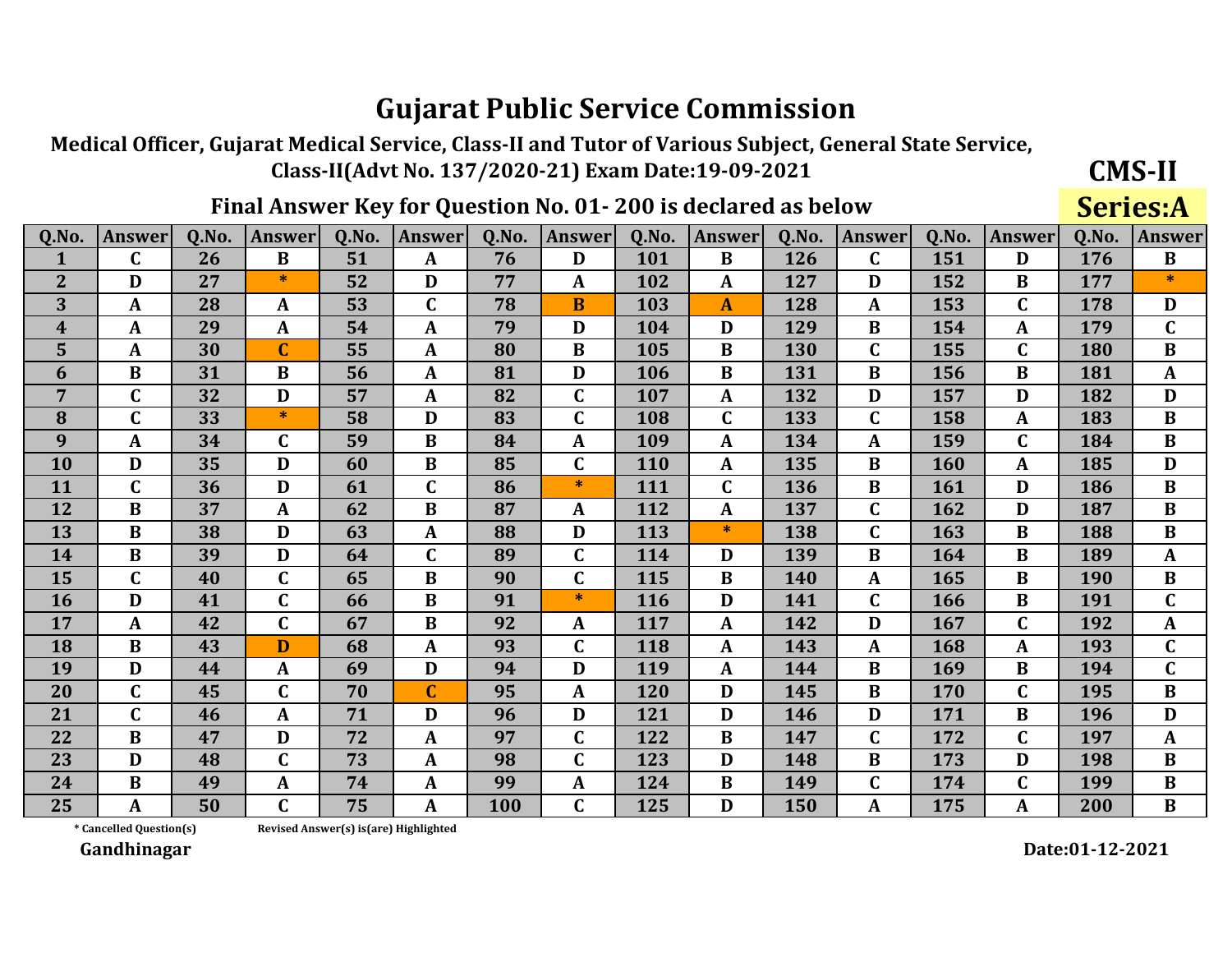Medical Officer, Gujarat Medical Service, Class-II and Tutor of Various Subject, General State Service, Class-II(Advt No. 137/2020-21) Exam Date:19-09-2021

Final Answer Key for Question No. 01-200 is declared as below

**Series:B** 

**CMS-II** 

| Q.No.            | <b>Answer</b> | 0.No. | <b>Answer</b> | 0.No. | <b>Answer</b> | 0.No. | <b>Answer</b> | 0.No. | <b>Answer</b> | 0.No. | Answer       | 0.No. | <b>Answer</b> | Q.No. | <b>Answer</b> |
|------------------|---------------|-------|---------------|-------|---------------|-------|---------------|-------|---------------|-------|--------------|-------|---------------|-------|---------------|
| 1                | D             | 26    | $\mathbf C$   | 51    | $\bf{B}$      | 76    | $\mathbf{A}$  | 101   | $\bf{B}$      | 126   | $\bf{B}$     | 151   | $\mathbf C$   | 176   | D             |
| $\overline{2}$   | A             | 27    | D             | 52    | $\ast$        | 77    | D             | 102   | $\ast$        | 127   | A            | 152   | D             | 177   | $\bf{B}$      |
| 3                | $\bf{B}$      | 28    | $\mathbf{A}$  | 53    | A             | 78    | C             | 103   | D             | 128   | A            | 153   | A             | 178   | $\mathbf C$   |
| $\boldsymbol{4}$ | D             | 29    | A             | 54    | A             | 79    | A             | 104   | $\mathbf C$   | 129   | D            | 154   | B             | 179   | $\mathbf{A}$  |
| 5                | $\bf{B}$      | 30    | $\mathbf{A}$  | 55    | $\mathbf C$   | 80    | $\mathbf{A}$  | 105   | $\bf{B}$      | 130   | B            | 155   | $\mathbf C$   | 180   | $\mathbf C$   |
| 6                | D             | 31    | $\bf{B}$      | 56    | B             | 81    | A             | 106   | A             | 131   | B            | 156   | $\bf{B}$      | 181   | $\bf{B}$      |
| 7                | $\mathbf C$   | 32    | $\mathbf C$   | 57    | D             | 82    | $\mathbf{A}$  | 107   | D             | 132   | A            | 157   | D             | 182   | D             |
| 8                | $\mathbf C$   | 33    | $\mathbf C$   | 58    | $\ast$        | 83    | D             | 108   | $\bf{B}$      | 133   | $\mathbf C$  | 158   | $\mathbf C$   | 183   | $\mathbf{A}$  |
| 9                | A             | 34    | A             | 59    | $\mathbf C$   | 84    | B             | 109   | B             | 134   | A            | 159   | A             | 184   | $\mathbf C$   |
| 10               | $\mathbf C$   | 35    | D             | 60    | D             | 85    | $\bf{B}$      | 110   | D             | 135   | $\mathbf{A}$ | 160   | B             | 185   | $\mathbf{A}$  |
| 11               | *             | 36    | $\mathbf C$   | 61    | D             | 86    | C             | 111   | B             | 136   | C            | 161   | B             | 186   | D             |
| 12               | A             | 37    | $\bf{B}$      | 62    | $\mathbf{A}$  | 87    | $\bf{B}$      | 112   | B             | 137   | A            | 162   | $\mathbf C$   | 187   | D             |
| 13               | D             | 38    | $\bf{B}$      | 63    | D             | 88    | $\mathbf A$   | 113   | $\bf{B}$      | 138   | $\ast$       | 163   | $\mathbf C$   | 188   | $\bf{B}$      |
| 14               | $\mathbf C$   | 39    | $\bf{B}$      | 64    | D             | 89    | $\mathbf{C}$  | 114   | A             | 139   | D            | 164   | $\bf{B}$      | 189   | $\bf{B}$      |
| 15               | C             | 40    | C             | 65    | $\mathbf C$   | 90    | B             | 115   | B             | 140   | B            | 165   | A             | 190   | $\bf{B}$      |
| <b>16</b>        | $\ast$        | 41    | D             | 66    | $\mathbf C$   | 91    | $\bf{B}$      | 116   | $\mathbf C$   | 141   | D            | 166   | $\mathbf C$   | 191   | $\bf{B}$      |
| 17               | A             | 42    | $\mathbf A$   | 67    | $\mathbf C$   | 92    | B             | 117   | A             | 142   | A            | 167   | D             | 192   | $\mathbf C$   |
| 18               | $\mathbf C$   | 43    | $\bf{B}$      | 68    | D             | 93    | A             | 118   | $\mathbf C$   | 143   | A            | 168   | A             | 193   | $\mathbf{A}$  |
| 19               | D             | 44    | D             | 69    | A             | 94    | D             | 119   | $\mathbf C$   | 144   | A            | 169   | $\bf{B}$      | 194   | $\bf{B}$      |
| 20               | A             | 45    | $\mathbf C$   | 70    | $\mathbf C$   | 95    | $\mathbf{C}$  | 120   | B             | 145   | D            | 170   | $\bf{B}$      | 195   | $\mathbf C$   |
| 21               | D             | 46    | $\mathbf C$   | 71    | A             | 96    | D             | 121   | D             | 146   | D            | 171   | D             | 196   | $\bf{B}$      |
| 22               | $\mathbf{C}$  | 47    | B             | 72    | D             | 97    | A             | 122   | A             | 147   | B            | 172   | $\mathbf C$   | 197   | $\mathbf C$   |
| 23               | $\mathbf C$   | 48    | D             | 73    | $\mathbf C$   | 98    | A             | 123   | B             | 148   | D            | 173   | B             | 198   | D             |
| 24               | A             | 49    | B             | 74    | A             | 99    | $\mathbf A$   | 124   | B             | 149   | B            | 174   | $\mathbf C$   | 199   | $\mathbf C$   |
| 25               | $\mathbf C$   | 50    | $\mathbf A$   | 75    | $\mathbf C$   | 100   | A             | 125   | B             | 150   | D            | 175   | A             | 200   | A             |

\* Cancelled Question(s)

Revised Answer(s) is(are) Highlighted

Gandhinagar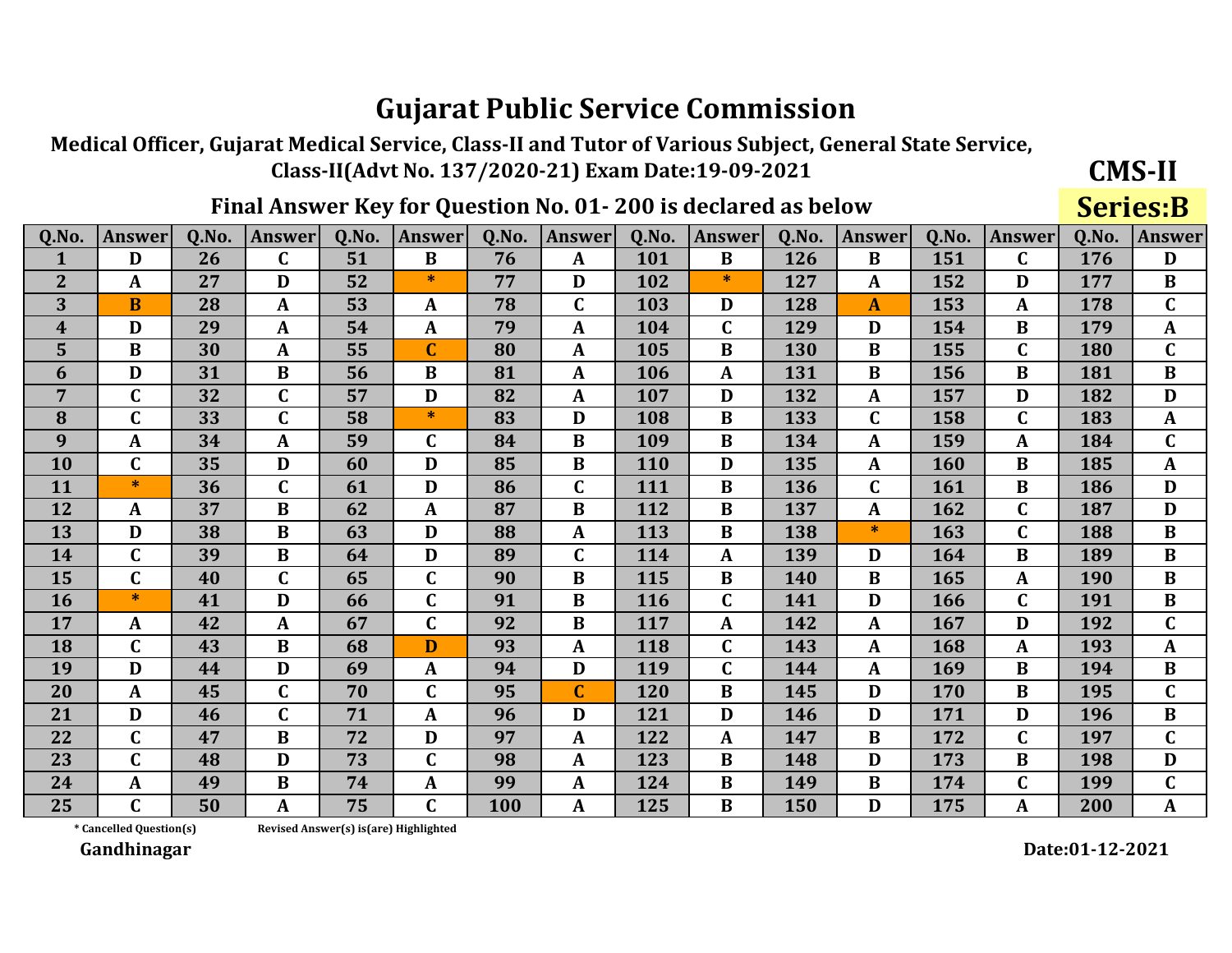Medical Officer, Gujarat Medical Service, Class-II and Tutor of Various Subject, General State Service, Class-II(Advt No. 137/2020-21) Exam Date:19-09-2021

### Final Answer Key for Question No. 01-200 is declared as below

**CMS-II** Series:C

| Q.No.            | Answer                  | Q.No. | <b>Answer</b>    | 0.No. | Answer       | 0.No. | <b>Answer</b>  | Q.No. | <b>Answer</b> | 0.No. | Answer      | 0.No. | <b>Answer</b> | 0.No.      | <b>Answer</b> |
|------------------|-------------------------|-------|------------------|-------|--------------|-------|----------------|-------|---------------|-------|-------------|-------|---------------|------------|---------------|
| $\mathbf{1}$     | $\bf{B}$                | 26    | $\mathbf{A}$     | 51    | D            | 76    | C              | 101   | $\mathbf C$   | 126   | D           | 151   | $\bf{B}$      | 176        | $\bf{B}$      |
| $\overline{2}$   | $\ast$                  | 27    | D                | 52    | A            | 77    | D              | 102   | D             | 127   | B           | 152   | $\ast$        | 177        | $\mathbf{A}$  |
| 3                | A                       | 28    | $\mathbf C$      | 53    | B            | 78    | A              | 103   | A             | 128   | $\mathbf C$ | 153   | D             | 178        | $\mathbf{A}$  |
| $\boldsymbol{4}$ | A                       | 29    | $\mathbf{A}$     | 54    | D            | 79    | $\mathbf A$    | 104   | B             | 129   | A           | 154   | C             | 179        | D             |
| 5                | $\overline{C}$          | 30    | A                | 55    | $\bf{B}$     | 80    | $\mathbf{A}$   | 105   | $\mathbf C$   | 130   | $\mathbf C$ | 155   | B             | 180        | $\bf{B}$      |
| 6                | B                       | 31    | A                | 56    | D            | 81    | $\bf{B}$       | 106   | $\bf{B}$      | 131   | B           | 156   | A             | 181        | $\bf{B}$      |
| 7                | D                       | 32    | $\mathbf{A}$     | 57    | $\mathbf C$  | 82    | $\overline{C}$ | 107   | D             | 132   | D           | 157   | D             | 182        | $\mathbf{A}$  |
| 8                | $\ast$                  | 33    | D                | 58    | $\mathbf C$  | 83    | C              | 108   | $\mathbf C$   | 133   | A           | 158   | B             | 183        | $\mathbf C$   |
| 9                | C                       | 34    | B                | 59    | A            | 84    | A              | 109   | A             | 134   | $\mathbf C$ | 159   | B             | 184        | A             |
| 10               | D                       | 35    | B                | 60    | $\mathbf C$  | 85    | D              | 110   | B             | 135   | A           | 160   | D             | 185        | $\mathbf A$   |
| 11               | D                       | 36    | $\mathbf C$      | 61    | $\ast$       | 86    | C              | 111   | B             | 136   | D           | 161   | B             | 186        | $\mathbf C$   |
| 12               | A                       | 37    | $\bf{B}$         | 62    | A            | 87    | $\bf{B}$       | 112   | $\mathbf C$   | 137   | D           | 162   | B             | 187        | $\mathbf{A}$  |
| 13               | D                       | 38    | $\mathbf{A}$     | 63    | D            | 88    | $\bf{B}$       | 113   | $\mathbf C$   | 138   | $\bf{B}$    | 163   | $\bf{B}$      | 188        | $\ast$        |
| 14               | D                       | 39    | $\mathbf C$      | 64    | $\mathbf C$  | 89    | $\bf{B}$       | 114   | B             | 139   | B           | 164   | A             | 189        | D             |
| 15               | $\mathbf C$             | 40    | B                | 65    | $\mathbf C$  | 90    | C              | 115   | A             | 140   | B           | 165   | B             | <b>190</b> | B             |
| 16               | $\mathbf{C}$            | 41    | $\bf{B}$         | 66    | $\ast$       | 91    | D              | 116   | $\mathbf C$   | 141   | $\bf{B}$    | 166   | C             | 191        | D             |
| 17               | $\mathbf C$             | 42    | $\bf{B}$         | 67    | A            | 92    | A              | 117   | D             | 142   | $\mathbf C$ | 167   | A             | 192        | $\mathbf{A}$  |
| 18               | D                       | 43    | A                | 68    | $\mathbf C$  | 93    | $\bf{B}$       | 118   | A             | 143   | A           | 168   | C             | 193        | $\mathbf{A}$  |
| 19               | A                       | 44    | D                | 69    | D            | 94    | D              | 119   | B             | 144   | $\bf{B}$    | 169   | $\mathbf{C}$  | 194        | $\mathbf{A}$  |
| 20               | $\mathbf C$             | 45    | $\mathbf C$      | 70    | $\mathbf{A}$ | 95    | C              | 120   | $\bf{B}$      | 145   | $\mathbf C$ | 170   | $\bf{B}$      | 195        | D             |
| 21               | A                       | 46    | D                | 71    | D            | 96    | C              | 121   | D             | 146   | B           | 171   | D             | 196        | D             |
| 22               | D                       | 47    | $\mathbf{A}$     | 72    | $\mathbf C$  | 97    | $\bf{B}$       | 122   | $\mathbf C$   | 147   | $\mathbf C$ | 172   | A             | 197        | $\bf{B}$      |
| 23               | $\mathbf C$             | 48    | $\boldsymbol{A}$ | 73    | $\mathbf C$  | 98    | D              | 123   | B             | 148   | D           | 173   | B             | 198        | D             |
| 24               | A                       | 49    | A                | 74    | A            | 99    | $\bf{B}$       | 124   | $\mathbf C$   | 149   | $\mathbf C$ | 174   | B             | 199        | $\bf{B}$      |
| 25               | $\overline{\mathsf{C}}$ | 50    | A                | 75    | $\mathbf C$  | 100   | A              | 125   | $\mathbf{A}$  | 150   | A           | 175   | $\bf{B}$      | 200        | D             |

\* Cancelled Question(s)

Revised Answer(s) is(are) Highlighted

Gandhinagar